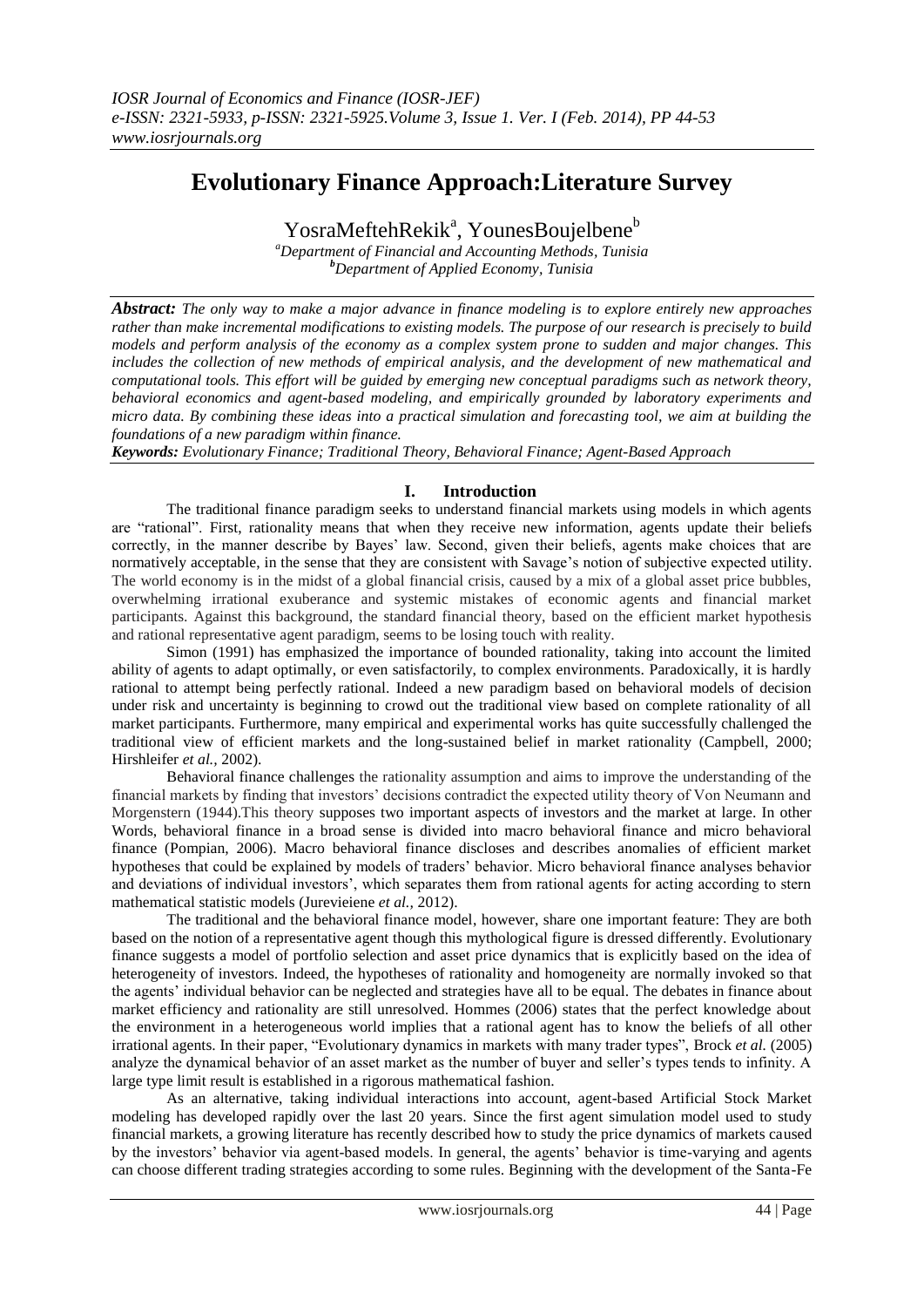Institute agent-based Artificial Stock Market model (Arthur *et al.,* 1997; LeBaron *et al.,* 1999; Ehrentreich, 2006), and the Genoa Artificial Stock Market (Raberto et al., 2001; Cincotti*et al.,* 2005, 2011), theagent-based modeling is developed to facilitate the understanding of some areas that traditional homogeneous models cannot explain very well (LeBaron, 2006; Lux, 2009; Chen, 2012). The paper is organized as follows. A brief standard financial theory literature review is provided in Section 1. Section 2 is devoted to intuitive presentation of the behavioral finance and the principals' behavior bias. In Section 3, we give a general discussion about agentbased financial models as an alternative.

## **II. Market efficiency and perfect rationality**

The proposition that has dominated finance for over 30 years is efficient market hypothesis. There are three basic theoretical arguments that form the basis of this hypothesis. The first and most significant one assumes that investors are rational and by implication securities are valued rationally. The second one is based on the idea that everyone takes careful account of all available information before making investment decisions. The third principle states that the decision maker always pursues self-interest (Nik, 2009). Fama (1965) demonstrates that if market securities are populated by many well-informed rational investors, investments will be appropriately priced and will reflect all available information. In traditional models, rational investors make efficient use of this information; their decision making is based on utility functions with beliefs. Thus, such representative investor holds correct beliefs and is an expected utility maximizer.

It is common to distinguish among three versions of the EMH: the weak, semi-strong, and strong forms of the hypothesis. These versions differ by their notions of what is meant by the term "all available information."The *Weak form efficiency*, in this case, the relevant information set comprises all current and past prices. This version of the hypothesis implies that trend analysis is fruitless. Past stock price data are publicly available and virtually costless to obtain. *Semi-strong form efficiency* asserts that the asset market is efficient relative to all publicly available information. Such information includes, in addition to past prices, fundamental data on the firm's product line, quality of management, balance sheet composition, patents held, earning forecasts, and accounting practices. Finally, the *Strong form efficiency* states that stock prices reflect all information relevant to the firm, even including information available only to company insiders. This version of the hypothesis is quite extreme. Few would argue with the proposition that corporate officers have access to pertinent information long enough before public release to enable them to profit from trading on that information.

Many standard economic models are based on the postulates of the agent who is rational in the full sense of the term. The agent gathers all available information which is relevant to a decision. Baltussen (2009) says that "rationality means that economic agents make the best choices possible for themselves". The efficient market hypothesis is associated with the idea of a "random walk," which is a term loosely used in the finance literature to characterize a price series where all subsequent price changes represent random departures from previous prices. The logic of the random walk idea is that if the flow of information is unimpeded and information is immediately reflected in stock prices, then tomorrow's price change will reflect only tomorrow's news and will be independent of the price changes today. But news is by definition unpredictable and, thus, resulting price changes must be unpredictable and random. As a result, prices fully reflect all known information, and even uninformed investors buying a diversified portfolio at the tableau of prices given by the market will obtain a rate of return as generous as that achieved by the experts.

By the start of the twenty-first century, the intellectual dominance of the efficient market hypothesis had become far less universal. Many financial economists and statisticians began to believe that stock prices are at least partially predictable. A new breed of economists' emphasized psychological and behavioral elements of stock-price determination, and came to believe that future stock prices are somewhat predictable on the basis of past stock price patterns as well as certain "fundamental" valuation metrics. Moreover, many of these economists were even making the far more controversial claim that these predictable patterns enable investors to earn excess risk-adjusted rates of return.

Most criticisms of the "Homo-economics" are based on three underlying assumptions. 1) Perfect rationality, in this context, rationality is not always the first driver of human decision making. As many psychologists believe, the human intellect is subservient to human emotions. 2) Perfect Self-Interest. This assumption is strongly connected with the previous one. Sometimes people are subject of impulses and emotions; hence, they perform volunteering, helping the needy even if it contradicts the wealth maximization objectives. However, that might well fit with utility function integrating this altruistic dimension. Agents are then no longer selfish as they are usually described. 3) Perfect Information. In the world of investment, there is nearly an infinite amount to know and learn because even the most successful investors do not master all disciplines.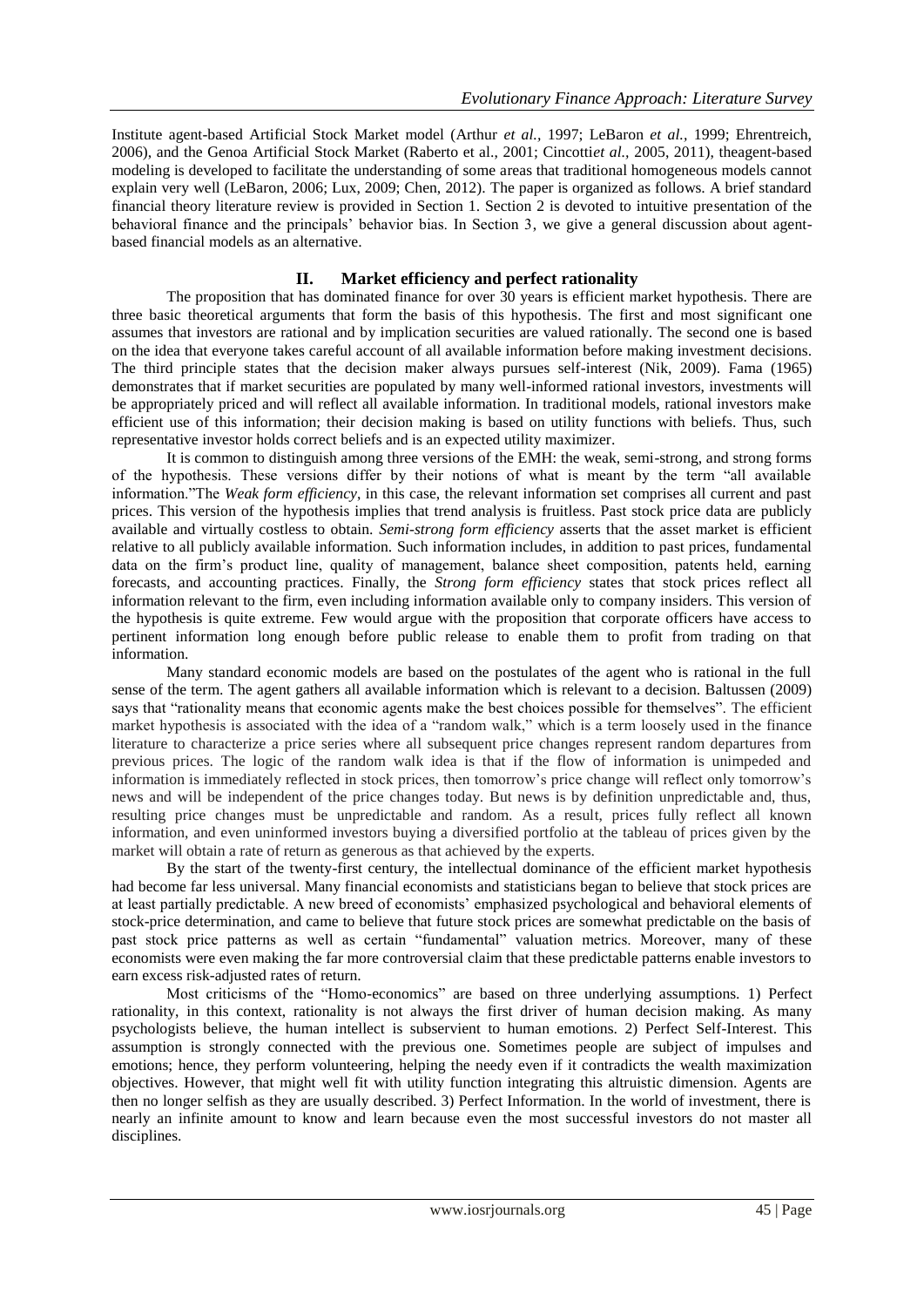## **III. An alternative behavioral finance**

Since the early 1980s, there has been a movement toward incorporating more behavioral science into finance. The proponents of behavioral finance cite several key areas where the reality seems to be most at odds with the efficient market hypothesis. This approach can be viewed as another answer to the extremely unrealistic assumptions of the efficient theory. To provide some suggestion as to how address this deficiency, behavioral theory proposes to employ the insight of behavioral sciences such as psychology and sociology into finance.

Although still being the benchmark of finance, the traditional financial view has been made into question by a new paradigm, the "behavioral finance". Behavioral finance is based on the notion of bounded rationality, in which a person utilizes a modified version of rational choice that takes into account the limitations of knowledge, cognitive issues and emotional factors (Barberis and Thaler, 2003; Ricciardi, 2004).

Hon-Snir *et al.* (2012), in their study, found out that more proficient investors are less affected by the behavior biases. The authors examined five behavioral biases in decision making process in the Stock Market and discussed the differences of possible individual solutions due to these behavioral deviations: Disposition effect, Herd Behavior, Availability heuristic, Gambler's fallacy and hot hand fallacy. Rekik and Boujelbene (2013) show that herding attitude, representativeness, anchoring, loss aversion, and mental accounting all influence the Tunisian investors' perception of their decision making processes. On the other hand, the authors have mentioned the absence of overconfidence bias in the Tunisian Stock Market. In fact, Tunisian investors seem to be under-confident, hesitant and very sensitive to others' reactions and opinions. Their second finding explains the fact that there is an interaction between demographic variables and financial behavioral factors. These results have particularly provided us with the first profile of Tunisian investors' behavior.

A large thread of literature of psychology and behavioral finance instigated by laboratory experiments of Kahneman and Tversky (1973, 1974) suggest that economic behavior is often better explained by simple heuristic rules and irrational biases rather than by dynamic optimization. These are summarized below.

### **Overconfidence**

In their predictions, overconfident people set confidence bands overly narrow, which means they get surprised more frequently than they anticipated (Shefrin, 2000). Overconfidence is a consistent tendency to overestimate skills and the accuracy of one's judgments. People often believe in their own superior knowledge and put much more weight on private information, especially if they are personally involved in gathering and assessing data, rather than on public signals, particularly when these are ambiguous. It is obvious that overconfidence is an extremely relevant topic for financial markets. Investors overconfident about their trading abilities are prone to pursue excessive trading (Odean 1998; 1999; Barber and Odean 2000; 2002), hold underdiversified portfolios (Goetzmann and Kumar 2008), or underestimate risk (De Bondt 1998). All these factors are likely to imply higher transaction costs hand-in-hand with lower returns (Barber and Odean 2000). On the other hand, one of positive implications of overconfident behavior might be the reduced tendency to herd (Bernardo and Welch 2001).

Daniel *et al.* (1998) present a model of securities over and under-reaction based on overconfidence which is defined as the overestimation of private signals precision. In their work, they reveal a tendency of overconfidence to impact market prices and increase market volatility. Overconfidence in its simplest way could be defined as "an inopportune belief toward a witnessed reasoning, judgment and the person's cognitive abilities" (Sadi, *et al.,* 2011, Chou and Wang, 2011).

## **Herd Behavior**

Herding behavior in financial markets has attracted increasing attention over the past decade. The literature defines herding as an obvious intent by investors to ignore their personal information and copy the behavior of other investors leading them to trade in the same direction and thus moving in and out of markets as a group (Nofsinger and Sias, 1999; Bikhchandani and Sharma, 2001). Even though such behavior among investors can be driven by rational or irrational motives, it can clearly lead to market stress by pushing asset prices away from their fair values as supported by the economic fundamentals, hence driving up market volatility (Blasco *et al.,* 2012).

Herding is sometimes considered as an opposite tendency to overconfidence regarding information efficiency. In this context, Bernardo and Welch (2001) argues that thanks to overconfident individuals, information "that would be lost if rational individuals instead just followed the herd" is preserved. Herd behavior is the tendency individuals have to copy the actions of a large group irrespective of whether or not they would make the decision individually.

Starting with Christie and Huang (1995) on U.S. equities, a number of studies in the literature have utilized a measure of cross-sectional dispersion of stock returns and examined the relationship between return dispersions and market return in order to make inferences on whether herding behavior exists. Later, the testing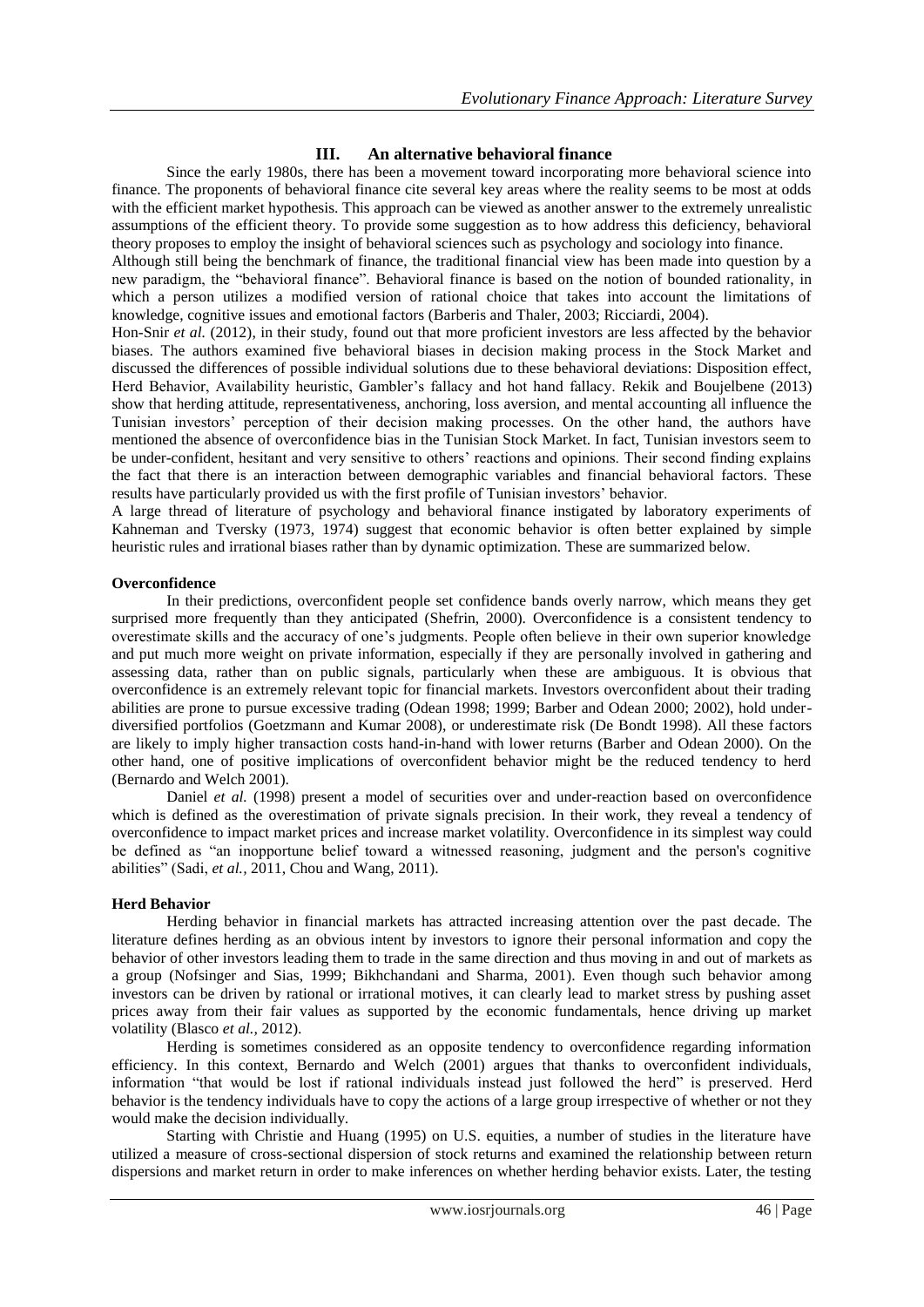methodology by Christie and Huang (1995) was modified by Chang *et al.* (2000) and this modified methodology has been employed in a number of papers including Gleason *et al.* (2003) on commodity futures traded on European exchanges, Gleason *et al.* (2004) on exchange traded funds, Demirer and Kutan (2006) and Tan *et al.* (2008) on Chinese stocks, and more recently Demirer *et al.* (2010) on Taiwanese stocks and Chiang and Zheng (2010) on global stock markets.

## **Anchoring and adjustment**

The anchoring effect was first introduced by Tversky and Kahneman (1974) and is described as the heuristics implemented when making judgments under uncertainty. In numerical prediction, when a relevant value is available, people make estimates by starting from an initial value that is adjusted to yield the final answer. The anchor may be suggested by the formulation of the problem, or it may be the result of a partial computation. In either case, adjustments are typically insufficient. The anchoring effect has attracted much attention and has been applied in several research works. However, few research studies have taken a look at the anchoring effect in the financial markets. Fisherand (2000) used forecasts based on P/E ratios and dividend yields to discuss the anchoring bias in market forecasts.

Törngren and Montgomery (2004) examined the differences between performance and the confidence of professionals and lay people in the stock market. They concluded that persons are usually influenced by the historical price movements of stocks, implying that past movements serve as anchors for their expectations. In addition, Kaustia *et al.* (2008) explored the effect of anchoring bias on long-term stock return expectations. Based on their experiments, they concluded that, whether participantsare students or professionals, their estimates are affected by an initial value. More recently, Cen, *et al.* (2013) explore the role of anchoring bias in analysts' earnings forecasts. It was found that the forecast median industry EPS serves as an anchor, showing that analysts' earnings forecasts for firms with a low forecast EPS vis-à-vis the industry median are more optimistic than firms with a high forecast EPS.

#### **Representativeness**

The representativeness heuristic is a psychological bias which means that, under uncertainty, investors are prone to believe that a history of a remarkable performance of a given firm is "representative" of a general performance that the firm will continue to generate into the future. Investors subjects to this heuristic overreact, thus, to salient and similar information about firms past performance such as similar consecutive earnings surprises. According to Shefrin (2000), representativeness heuristic is a judgment based on stereotypes. Representativeness is high when an observation fits the pattern (Goldberg and Nitzsch, 2001).

To validate the behavioral models with representativeness heuristic, one needs to examine the long-run survival of traders with such heuristic.

Although there are few studies exploring the contribution of the representativeness to explain the investor behavior, their empirical results are mixed. Some psychological and experimental studies show that this concept is not convenient to detect the individual behavior in real economic states (Charness *et al.,* 2010). In contrast, other studies which lie within the behavioral finance approach find that this heuristic affects the investor's decision when evaluating stocks (Barberis, *et al.,* 1998; Bloomfield and Hales, 2002; Frieder 2004, 2008; Kaestner, 2006; Alwathainani, 2012). Boussaidi (2013) tried to explain the investor overreaction by the representativeness heuristic. However, the behavioral literature refers to two other biases which can account for it: the self-attribution and the overconfidence. The authors suggest that investors overreact to their private information and under-react to public information. Thus, it would be appropriate to explore this perspective. Recently, Guo (2013) constructs an analytical model of a competitive securities market to examine the survival of representativeness heuristic traders in competition with rational traders. Guo (2013), show that without the presence of noise traders, heuristic traders will be driven out of the market by rational traders due to their representativeness heuristic. However, with the presence of noise traders, heuristic bias gives heuristic traders an advantage over rational traders when exploiting the misevaluations through the impact of their up dated mean and variance on their relative profitability to rational traders. Consequently, heuristic traders can make more expected profit than rational traders. If the traders' types replicate according to the profitability of their strategies, heuristic traders can survive or even drive out rational traders

#### **Mental Accounting**

Another bias entering into investing is the so called mental accounting, referring to the tendency for people to separate their money into separate accounts based on a variety of subjective criteria such as the source of the money and the purpose for each account (Thaler, 1985, 1989). Thaler (1999) note that mental accounting includes three components. The first compartment of mental accounting captures how outcomes are perceived and experienced, and then how decisions are made and subsequently evaluated. The second part of mental accounting assigns the activities to specific accounts. It keeps track of inflow and outflow of funds from each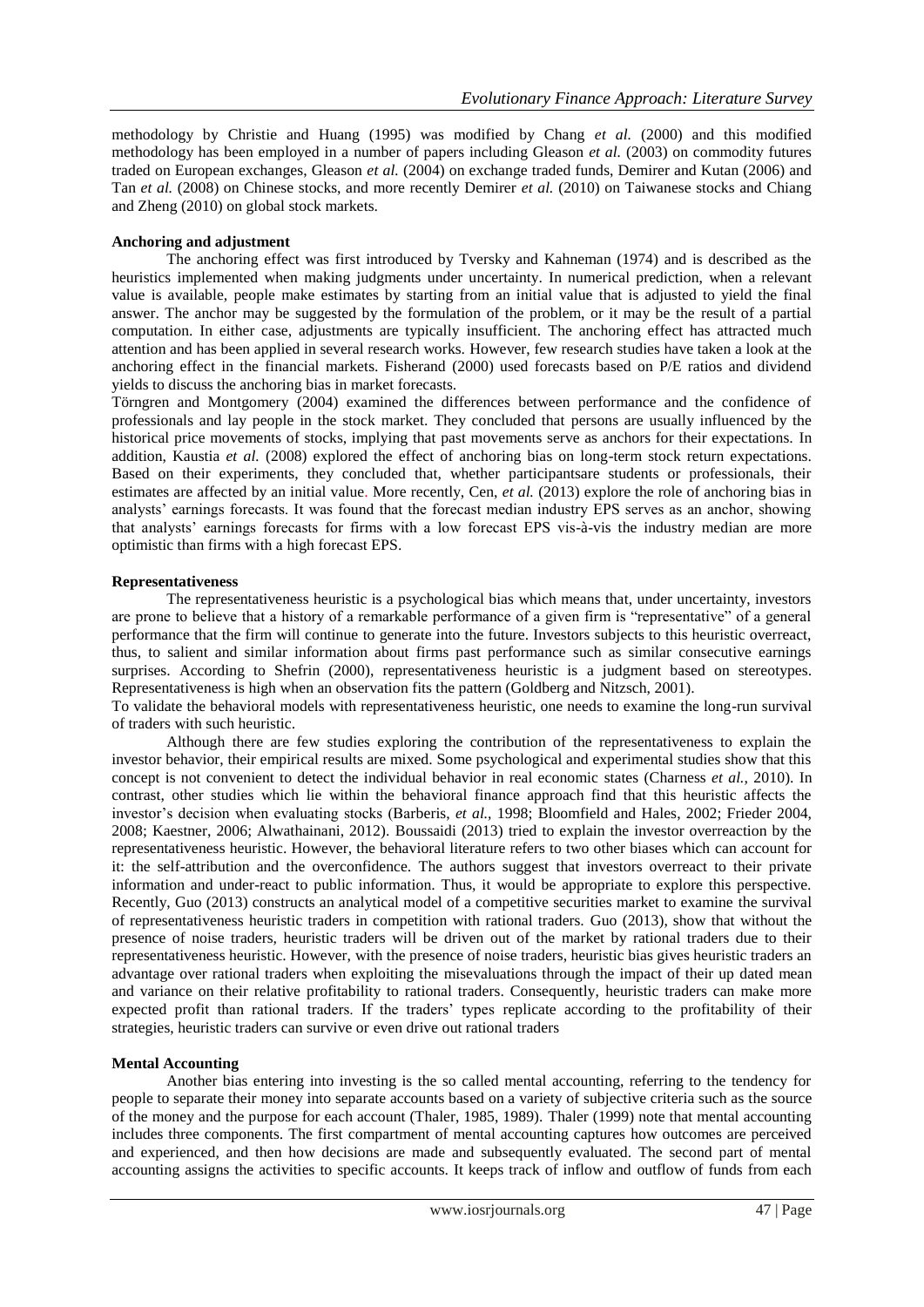specific activity. The third component is concerned with the frequency with which accounts are evaluated. Accounts can be balanced on a daily, weekly, monthly, or yearly basis.

With reference to the theory, individuals assign different functions to each asset group, which often has an irrational and detrimental effect on their consumption decisions and other behavior. The mental accounting bias also concerns investing. For example, some investors divide their investments between a safe investment portfolio and a speculative portfolio in order to prevent the negative returns that speculative investments may have from affecting the entire portfolio. The problem regarding such practice is that despite all the work and money that the investor spends to separate the portfolio, his net wealth will be no different than if he had held one larger portfolio.

#### **Loss aversion bias**

Loss aversion is a pervasive phenomenon in human decision making under risk and uncertainty, according to which people are more sensitive to losses than gains. It plays a crucial role in Prospect Theory (Tversky and Kahneman, 1974, 1992). A typical financial example is in investors' difficulty to realize losses. Behavioral explanations, in particular loss aversion, have been used to explain why a high equity premium might be consistent with plausible levels of risk aversion. Loss-averse decision makers have preferences over gains and losses relative to a reference point rather than overall wealth. Typically, such preferences display a kink at the reference point, with the slope of the utility function over losses being steeper than the slope of the utility function over gains. For a given absolute loss or gain, this implies a first-order difference between the decrease in utility due to a wealth loss and the increase inutility due to a wealth gain of equal magnitude. Thus, this non-differentiability of the utility function at the reference point is loosely analogous to locally high risk aversion. This type of loss-averse utility provides a possible explanation why investors may prefer safer bonds with low returns to riskier equities with high returns. Shefrin (2000) calls this phenomenon *"get-evenitis,"* that is, people hope that markets will work in their advantage and that they will be able to terminate their investment without incurring any losses.

Engelhardt (2003) investigates the effects on household mobility. Using data from the NLSY on household moves across multiple metropolitan areas in the U.S., Engelhardt finds that nominal loss aversion significantly restricts household mobility, while low equity because of fallen house prices does not. Ferreira *et al.* (2008) find similar results using data from the American Housing Survey. More recently, Paolo (2014) study equilibrium trading strategies and market quality in an economy in which speculators display preferences consistent with Prospect Theory (Kahneman and Tversky, 1979, 1992). Loss aversion induces speculators to trade less (more), and less cautiously (more aggressively), with their private information, but also makes them less (more) inclined to purchase private information when it is costly, in order to mitigate (enhance) their perceived risk of a trading loss. The author demonstrate that these forces have novel, nontrivial, state-dependent effects on equilibrium market liquidity, price volatility, trading volume, market efficiency, and information production.

#### **Disposition Effect**

The disposition bias is the anomaly that investors seem to hold on to their losing stocks to a greater extent than they hold on to their winning stocks (Schlarbaum *et al*., 1978; Shefrin and Statman, 1985; Weber and Camerer, 1998). Grinblatt and Han (2005) propose a model which incorporates disposition effect, the tendency of investors to hold onto their losing stocks and sell their winners, leads to stock return momentum. Empirically, the capital gains overhang variable designed to capture the role of disposition effect in momentum is able to explain away the predictive ability of past returns. A key implication of the Grinblatt and Han model is that the predictability of capital gains overhang would be stronger for stocks with greater proportion of disposition prone investors.

Newton *et al.* (2013) examines whether investing experience can dampen the disposition effect, that is, the fact that investors seem to hold on to their losing stocks to a greater extent than they hold on to their winning stocks. To do so, the authors devise a computer program that simulates the stock market. They use the program in an experiment with two groups of subjects, namely experienced investors and undergraduate students. As a control procedure, they consider random trade decisions made by robot subjects. Newton *et al.* (2013) finds that though both human subjects show the disposition effect, the more experienced investors are less affected.

#### **Availability bias**

The availability heuristic (Tversky and Kahneman, 1973) describes how a person evaluates the probability of events by the ease with which relevant instances come to mind. Faced with thousands of stocks to choose from and assimilating large amounts of information, individual investors are forced to rely on cognitive shortcuts and heuristics. Another example is the repurchasing of stocks previous owned and sold for a gain (Strahilevitz *et al.,* 2011). Strahilevitz *et al.* (2011) find that individual investors frequently repurchase a stock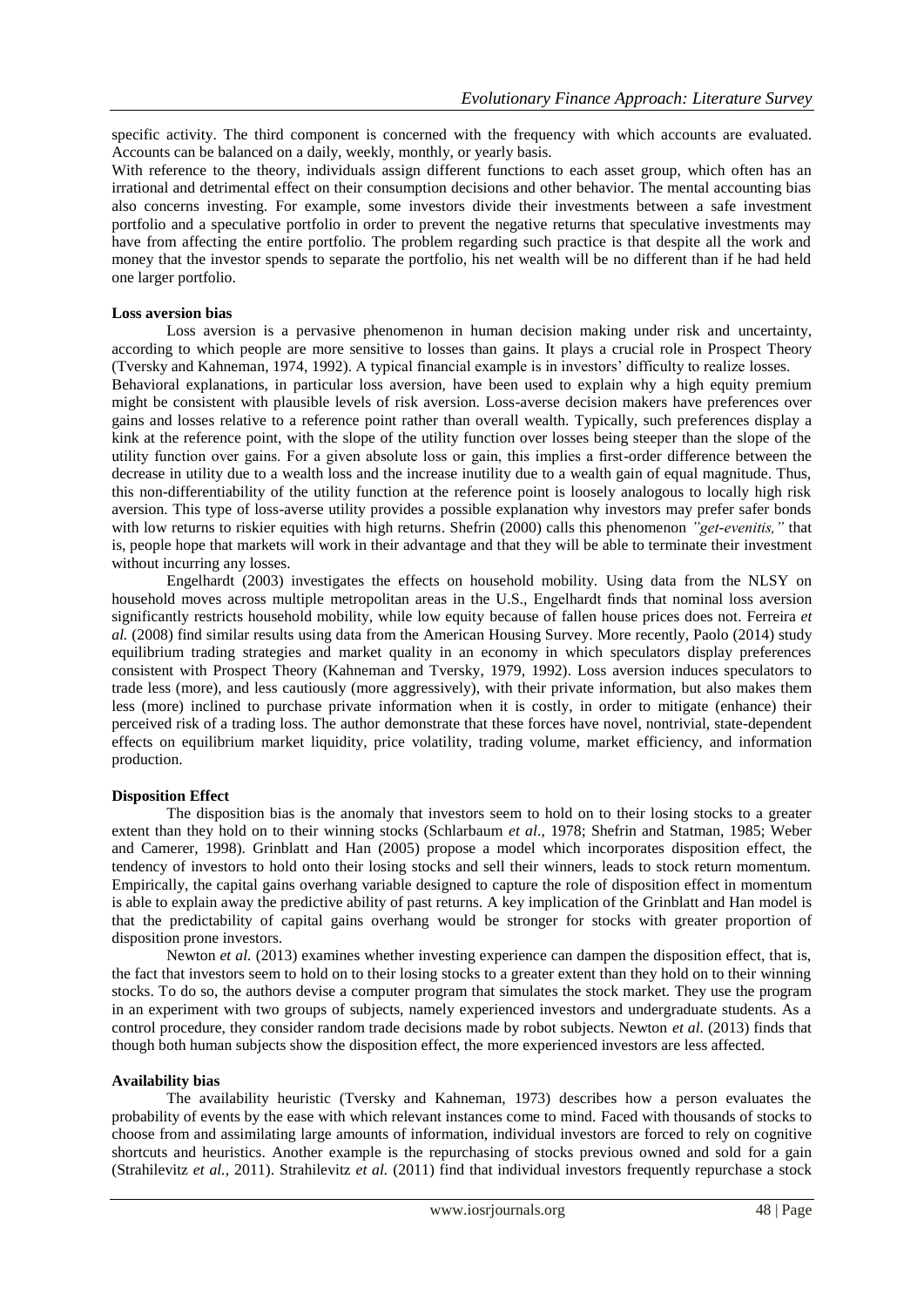previously sold for a gain. They argue that this comes from a simple form of learning whereby investors repeat actions that previously resulted in pleasure while avoiding actions that previously led to the pain of regret.

## **IV. The new paradigm - Agent based systems**

Much of the mainstream underlying the financial theory draws upon the efficient market hypotheses and the rational representative agent paradigm. The conflict of traditional models calls for new approaches which allow for the particular properties of financial markets and facilitate a deeper understanding of financial dynamics. Agent-based modeling represents such an approach (Tesfatsion and Judd, 2006). Agent-based models of financial markets simulate financial markets by replicating the behavior of individual agents and their interaction. They enable the implementation of findings from the field of behavioral finance and, thus, can account for irrational motives (LeBaron, 2006; Hommes *et al.* 1998; Lux *et al.* 2000; Hommes, 2006; Chiarella 2009; Kefan *et al.,* 2010; Hachicha *et al.,* 2011; Manahov *et al.,* 2013).

|  |  | Table: The comparison of Standard theory and Agent-Based approaches |
|--|--|---------------------------------------------------------------------|
|  |  |                                                                     |

| Tuolet The comparison of Damaan a meory and Hyene Dubea upproughes |                                                              |  |  |  |
|--------------------------------------------------------------------|--------------------------------------------------------------|--|--|--|
| <b>Neoclassical economics</b>                                      | <b>Agent-Based Models</b>                                    |  |  |  |
| Fully-informed                                                     | Limited access to information                                |  |  |  |
| Market participant are rational                                    | Participant has bounded rationality                          |  |  |  |
| Participant interact only<br>indirectly through markets            | Participant interact directly with one another               |  |  |  |
| Focus on equilibrium outcomes                                      | Focus on dynamics                                            |  |  |  |
|                                                                    | The ability to learn about one's environment                 |  |  |  |
|                                                                    | From gathered information, past experiences, social mimicry. |  |  |  |

In recent academic financial literature, the representative agent approach and the Efficient Market Hypothesis (Fama, 1970) together with the Rational Expectations Hypothesis (Muth 1961; Lucas, 1978), which have dominated the field in the past, are being replaced by more realistic agent-based computational approaches. The desire to build financial theories based on more realistic assumptions lead to the application of computational approaches that allow traders' heterogeneity, irrationality and market non-equilibrium dynamics to financial problems. New so-called computational paradigm bridges the gap between a human and computer systems. These disciplines use different computational techniques, such as artificial life, fuzzy logic, collaborative intelligence, neural networks, instant-based techniques, agent-based modeling Chen *et al.* (2007), Lacay and Peffer (2010) and other areas of artificial intelligence to solve complex financial problems.

In this section, we give an overview of a number of existing agent-based models of financial markets, and explain them in terms of the proposed conceptual model. Even though most agent-based models incorporate some behavioral aspects into the agents' implementation, the last two examples given in this overview are interesting because they have explicitly accounted for a number of behavioral finance topics. Overviews of artificial financial markets from different perspectives can also be found in LeBaron (2006), Levy *et al.* (2000) and Boer *et al.* (2005).

## *Adaptive Belief Systems (Brock and Hommes (1989))*

Brock and Hommes (1989) investigate market dynamics in a simple present discounted value asset pricing model with heterogeneous beliefs. The authors investigate possible bifurcation routes to complicated asset price dynamics, by using a mixture of bifurcation theory and numerical methods. A few simple belief types are considered in the experiments. Brock and Hommes (1989) present numerical evidence of chaotic attractors when the intensity of choice to switch prediction strategies is high. The paper shows how an increase in the intensity of choice to switch predictors can lead to market instability and the emergence of complicated dynamics for asset prices and returns. This includes irregular switching between phases where prices are close to the fundamental value, phases of optimism where traders extrapolate upward trends, and phases of pessimism where traders are causing a sharp decline in asset prices (Brock and Hommes, 1989).

## *Switching model (Lux (2000))*

Lux (2000) describes a financial market with a fixed number of fundamentalist and chartists. Fundamentalists' trading is based on fundamental value. They buy when the current market price is below the fundamental value. Chartists or technical traders pursue a combination of imitative and trend following strategy. The author presents a possible explanation for volatility clustering in multi-agent framework using a switching principle in strategy choice. To summarize, Lux's model generates all of the mentioned stylized facts of financial markets endogenously through the interaction of the agents. The author argues that the source of volatility clustering and leptokurtotic return distributions is the switching between chartist and fundamentalist strategies. Statistical investigation of the simulated time series showed that the main stylized facts can be found in the artificial market modeled by Lux (2000).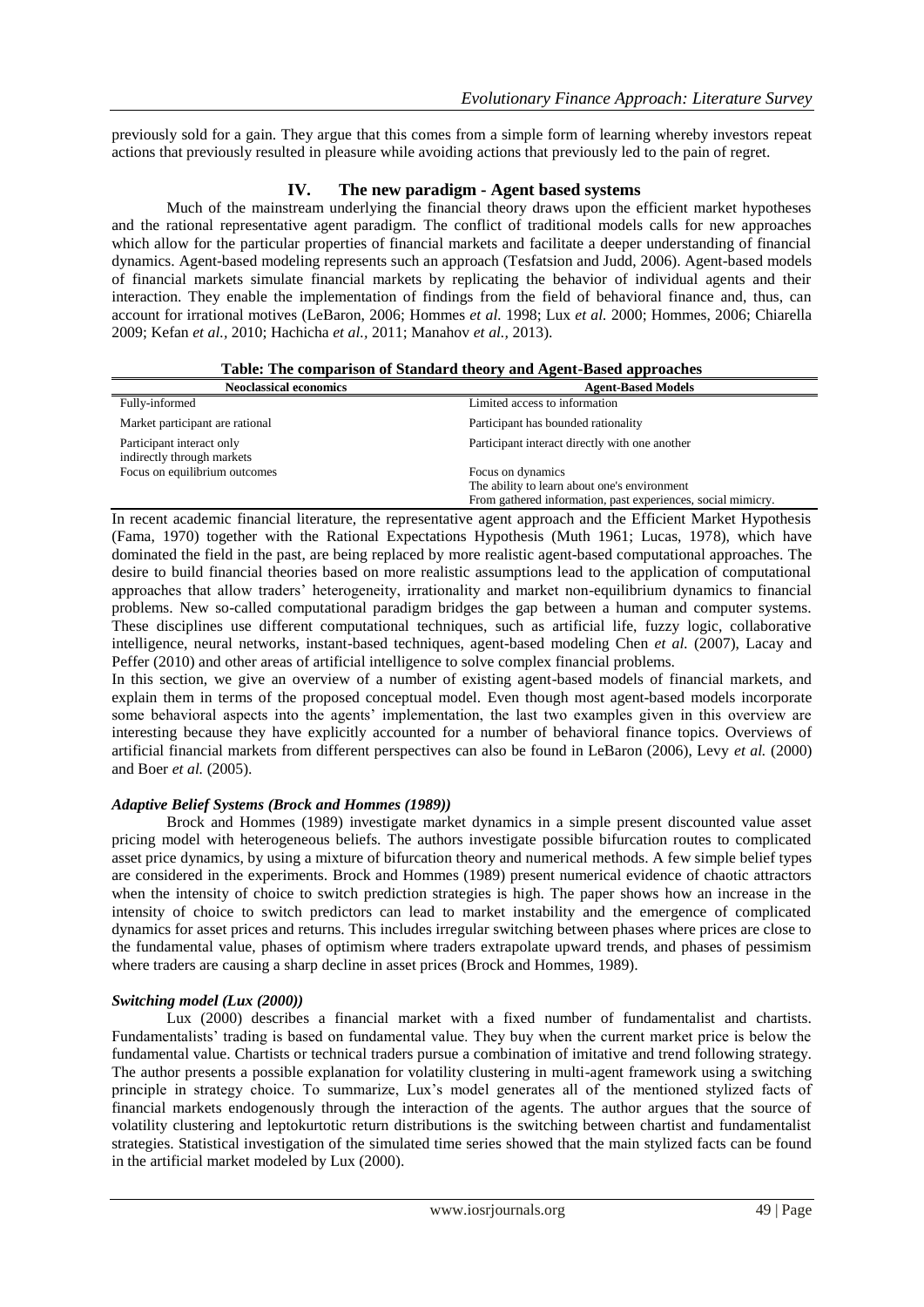## *Microscopic Simulation (Levy et al. (2000))*

Levy, Levy, Solomon's model is a prominent model of the financial market based on the microscopic simulation approach which has roots in physics. It is a numerical model developed in the framework of expected utility maximization. In this paper, we have focused on the variant of the model presented in Levy *et al.* (2000). One of the main results of the simulations is that investors who use past information create cyclic bubbles and crashes which can be related to the size of their memory window. This happens in the case when investors are homogeneous with respect to their memory lengths. When investors are heterogeneous in memory lengths, the market dynamics becomes more realistic in the sense that it does not display such prominent and semipredictable bubbles. Levy *et al.* (2000) have also applied this model to investors who are characterized by Prospect Theory type of preferences.

### *Investment Systems Based on Behavioral Finance (Takahashi and Terano (2003)*

Although various behavioral aspects of agents, including investor biases, have been studied in earlier literature, the model of Takahashi and Terano (2003) is to our knowledge one of the first agent-based models that explicitly studied a number of investor biases proposed in the behavioral finance literature. When the market consists of the same number of fundamental and technical traders, the market price correlates with the fundamental price. However, when there is a large fraction of technical traders in the market, the market price deviates largely from the fundamentals and fundamentalists are eventually eliminated from the market. There are also deviations from the fundamental price in the case of overconfident investors and when nonfundamentalists act asymmetrically towards losses.

### *SimStockExchange Model (Hoffmann et al. (2007)*

Following the tradition of Takahashi and Terano (2003), the paper of Hoffmann *et al.* (2007) is another study that combines a number of behavioral phenomenawithin an agent-based simulation of the financial market. Hoffmann *et al.* (2007) focus especially on the social aspects of investor behavior and studyconsequences of two distinct network topologies. The results of the simulations indicate that the structure of the social network of investors influences the dynamics of the prices. When investors were forming a Barabasi and Albert scale-free network, there was no indication of volatility clustering in the market, but when they were forming a torus network, such evidence was found. The authors speculate that networks of investors may behave more like networks with respect to information diffusion, and that information may sometimes take longer to travel to distant parts of the networks, allowing the old shocks to influence the presence for a considerable period of time (Hoffmann *et al*., 2007).

## *Genoa Artificial Market (Cincotti et al. (2011)*

In their paper, a multi-assets artificial financial market populated by zero-intelligence traders with finite financial resources is presented. The market is characterized by different types of stocks representing firms operating in different sectors of the economy. Zero-intelligence traders follow a random allocation strategy which is constrained by finite resources, past market volatility and allocation universe. Within this framework, stock price processes exhibit volatility clustering, fat-tailed distribution of returns and reversion to the mean. Moreover, the cross-correlations between returns of different stocks are studied using methods of random matrix theory. The probability distribution of eigen-values of the cross-correlation matrix shows the presence of outliers, similar to those recently observed on real data for business sectors. It is worth noting that business sectors have been recovered in our framework without dividends as the only consequence of random restrictions on the allocation universe of zero-intelligence traders. Furthermore, in the presence of dividend-paying stocks and in the case of cash inflow added to the market, the artificial stock market points out the same structural results obtained in the simulation without dividends. These results suggest a significant structural influence on statistical properties of multi-assets stock market.

In short, making strong assumptions in standard financial models may have been about the only way to make theoretical generalizations about the market behavior. But now that the growing computing power and advancing computational methods have enabled researchers to relax some of those assumptions, economics and finance are witnessing an important paradigm shift towards a behavioral, agent-based approach. According to this approach, markets are seen as complex dynamical systems consisting of heterogeneous learning, irrational heterogeneous agents.

## **V. Conclusion**

Financial market regulation is based on the classical theoretical paradigm of individual rationality, which requires, among other things, that investment choices are made after acquiring and processing all the available information, on the basis of pre-existent, stable and consistent preferences and by using a cognitive process of utility maximization. Global economic and financial problems caused by the disorderly unwinding of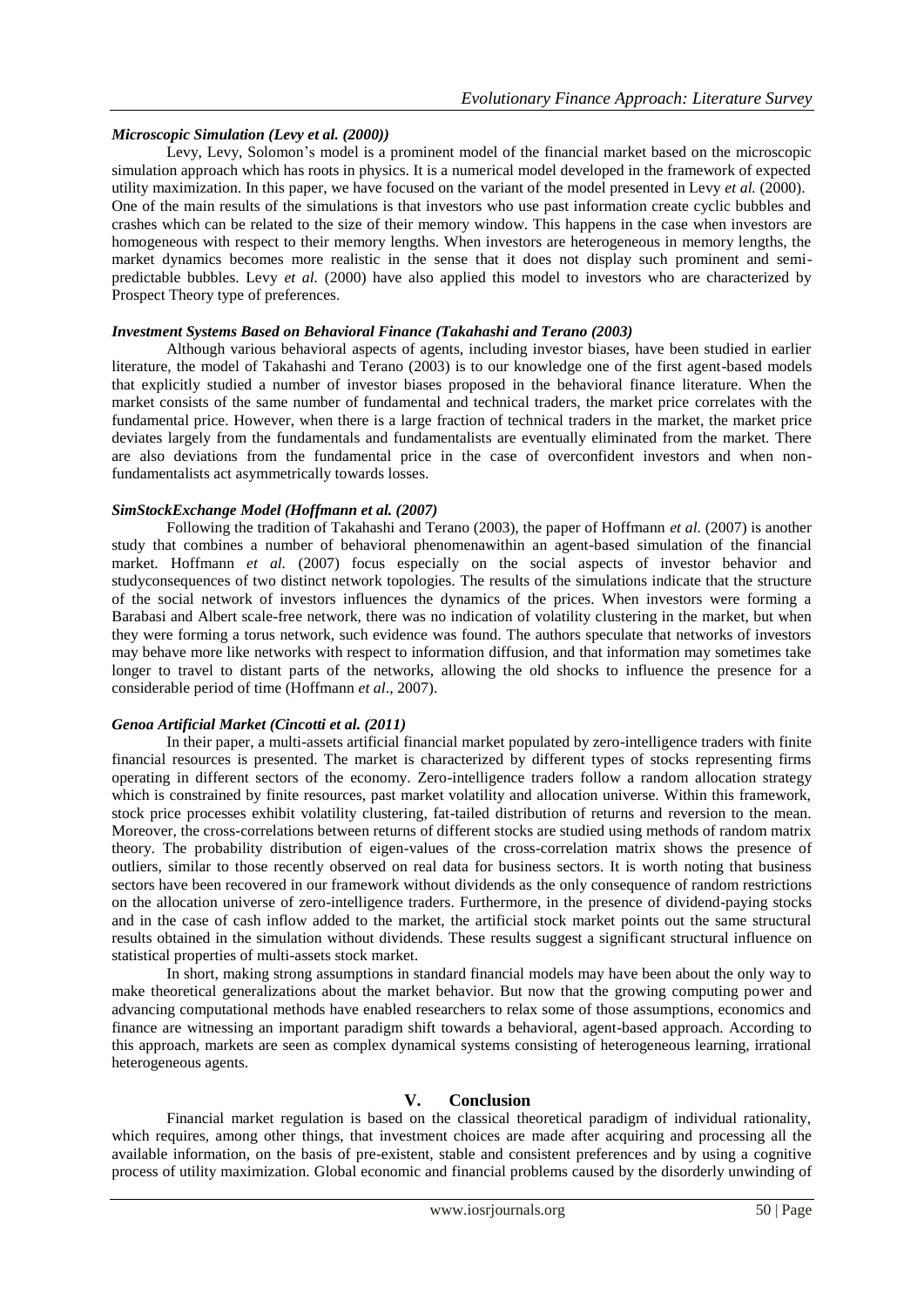imbalances that had been accumulating over decades cannot be easily reconciled with the efficient market paradigm based on rational expectations and perfectly rational representative agent assumptions.

However, individuals do not act rationally, nor do they seem able to acquire and correctly process the available information. Vice versa, when choosing under uncertainty, they seem inclined to apply rules of thumb that allow simplifying problems. Moreover, preferences do not appear stable and well-defined since they may change depending on whether prospects of loss or gains prevail and according to the presentation format. These factors lead to systematic evaluation errors as well as violations of the assumption of rationality. Paradoxically, it is hardly rational to attempt being perfectly rational. Moreover, a large thread of literature of psychology and behavioral finance suggest that economic behavior is often better explained by simple heuristic rules and irrational biases rather than by dynamic optimization.

While psychology studies behavioral biases in order to understand how they arise and manifest themselves, behavioral finance aims to understand how they aggregate across individuals, whether they have impact on the market dynamics and ramifications for investor performance. In order to study such implications of investor biases, it is important to understand the most relevant aspects of investor behavior as well as the environment in which they are operating. Although there is a significant body of literature on those topics, not much attempt has been made to conceptualize and give more structure to this body of knowledge. In this situation there is actually a growing need to look for a replacement for financial and macroeconomic models based on heroic assumptions.

This paper advocates the view that agent-based financial modeling, which models financial markets as complex dynamical systems consisting of interacting heterogeneous agents, can potentially become a viable alternative. This agent models inspired by cognitive ability, personality traits and culture are concerned with mechanisms which generate human decision and behaviors, and which have to a large extent and for a long time been considered as a black box.

#### **References**

- [1]. Alwathainani, A. (2012), "Consistent winners and losers", International Review of Economics and Finance, Vol. 21, pp. 210-220.
- [2]. Arthur, B., Holland, J., LeBaron, B., Palmer, R., Tayler, P., (1997), "Asset Pricing Under Endogenous Expectations in an Artificial Stock Market", The Economy as an Evolving Complex System II, pp. 15-44.
- [3]. Baltussen, G., (2009), "Behavioral Finance: an Introduction", SSRN Working Paper.
- [4]. Barber, B. and Odean, T. (2002), "Online Investors: Do the Slow Die First", Review of Financial Studies, Vol. 15, pp. 455-488.
- [5]. Barberis, N., Shleifer, A. and Vishny, R. (1998), "A model of investor sentiment", Journal of Financial Economics, Vol. 49, pp. 1-53.
- [6]. Bernardo, A. and Welch, I. (2001), "On the Evolution of Overconfidence and Entrepreneurs", Journal of Economics and Management Strategy, Vol. 10, pp. 301-330.
- [7]. Bikhchandani, S., Hirshleifer, D. and Welch, I. (1992), "A theory of Fads, Fashion, Custom and Cultural Change as Informational Cascades", Journal of Political Economy, Vol. 100, pp. 992-1026.
- [8]. Blasco, N., Corredor, P. and Ferreruela, S. (2012), "Does Herding Affect Volatility? Implications for the Spanish Stock Market", Quantitative Finance, Vol. 12, pp. 311-327.
- [9]. Bloomfield, R. and Hales, J. (2002), "Predicting the next step of a random walk: experimental evidence of regime-shifting beliefs", Journal of Financial Economics, Vol. 65, pp. 397-414.
- [10]. Boussaidi, R. (2013), "Representativeness Heuristic, Investor Sentiment and Overreaction to Accounting Earnings: The Case of the Tunisian Stock Market", Procedia Social and Behavioral Sciences, Vol. 81, pp. 9 -21.
- [11]. Brock, W. and Hommes, C. (1998), ["Heterogeneous Beliefs and Routes to Chaos in a Simple Asset Pricing](http://ideas.repec.org/a/eee/dyncon/v22y1998i8-9p1235-1274.html) Model", [Journal of](http://ideas.repec.org/s/eee/dyncon.html)  [Economic Dynamics and Control,](http://ideas.repec.org/s/eee/dyncon.html) Vol. 22, pp. 1235-1274.
- [12]. Campbell, J. (2000), "Asset Pricing at the Millennium", Journal of Finance, Vol. 55, pp. 1515-1567.
- [13]. Cen, L., Hilary, G. and Wei, J. (2013), "The Role of Anchoring Bias in the Equity market: Evidence from Analysts' Earnings Forecasts and Stock Returns", Journal of Financial and Quantitative Analysis, Vol. 48, pp. 47-76.
- [14]. Chang, E., Cheng, W. and Khorana, A. (2000), "An Examination of Herd Behavior in Equity Markets: an International Perspective", Journal of Banking and Finance, Vol. 24, pp. 1651-1699.
- [15]. Charness, G., Karni, E. and Levin, D. (2010), "On the Conjunction Fallacy in Probability Judgment: New Experimental Evidence Regarding Linda", Games and Economic Behavior, Vol. 68, pp. 551-556.
- [16]. Chen, S. (2007), "Computationally Intelligent Agents in Economics and Finance", Computational Intelligence in Economics and Finance, Vol. 2, Springer-Verlag Berlin Heidelberg, pp. 143-176.
- [17]. Chiang, T. and Zheng, D. (2010), "An Empirical Analysis of Herd Behavior in Global Stock Markets", Journal of Banking and Finance, Vol. 34, pp. 1911-1921.
- [18]. Chou, R. and Wang, Y. (2011), "A test of the different implications of the overconfidence and disposition hypotheses", Journal of Banking and Finance, Vol. 35, pp. 2037-2046.
- [19]. Christie, W. and Huang, D. (1995), "Following the Pied Piper: do Individual Returns Herd Around the Market?", Financial Analyst Journal, pp. 31-37.
- [20]. Cincotti, S., Ponta, L. and Pastore, S. (2011), "Information-Based Multi-assets Artificial Stock Market with Heterogeneous Agents", Nonlinear Analysis: Real World Applications, Vol. 12, pp. 1235-1242.
- [21]. Demirer, R. and Kutan, A. (2006), "Does Herding Behavior Exist in Chinese Stock Market?", Journal of International Financial Markets", Institutions and Money, Vol. 16, pp. 123-142.
- [22]. Demirer, R., Kutan, A. and Chen, C. (2010), "Do Investors Herd in Emerging Stock Markets? Evidence from the Taiwanese market", Journal of Economic Behavior and Organization, Vol. 76, pp. 283-295.
- [23]. Ehrentreich, N. (2006), "Technical Trading in the Santa Fe Institute Artificial Stock Market Revisited", Journal of Economic Behavior and Organization, Vol. 61, N°4, pp. 599-616.
- [24]. Engelhardt, G. (2003), "Nominal loss aversion, housing equity constraints, and household mobility: evidence from the United States", Journal of Urban Economics, Vol. 53 ,pp. 171-195.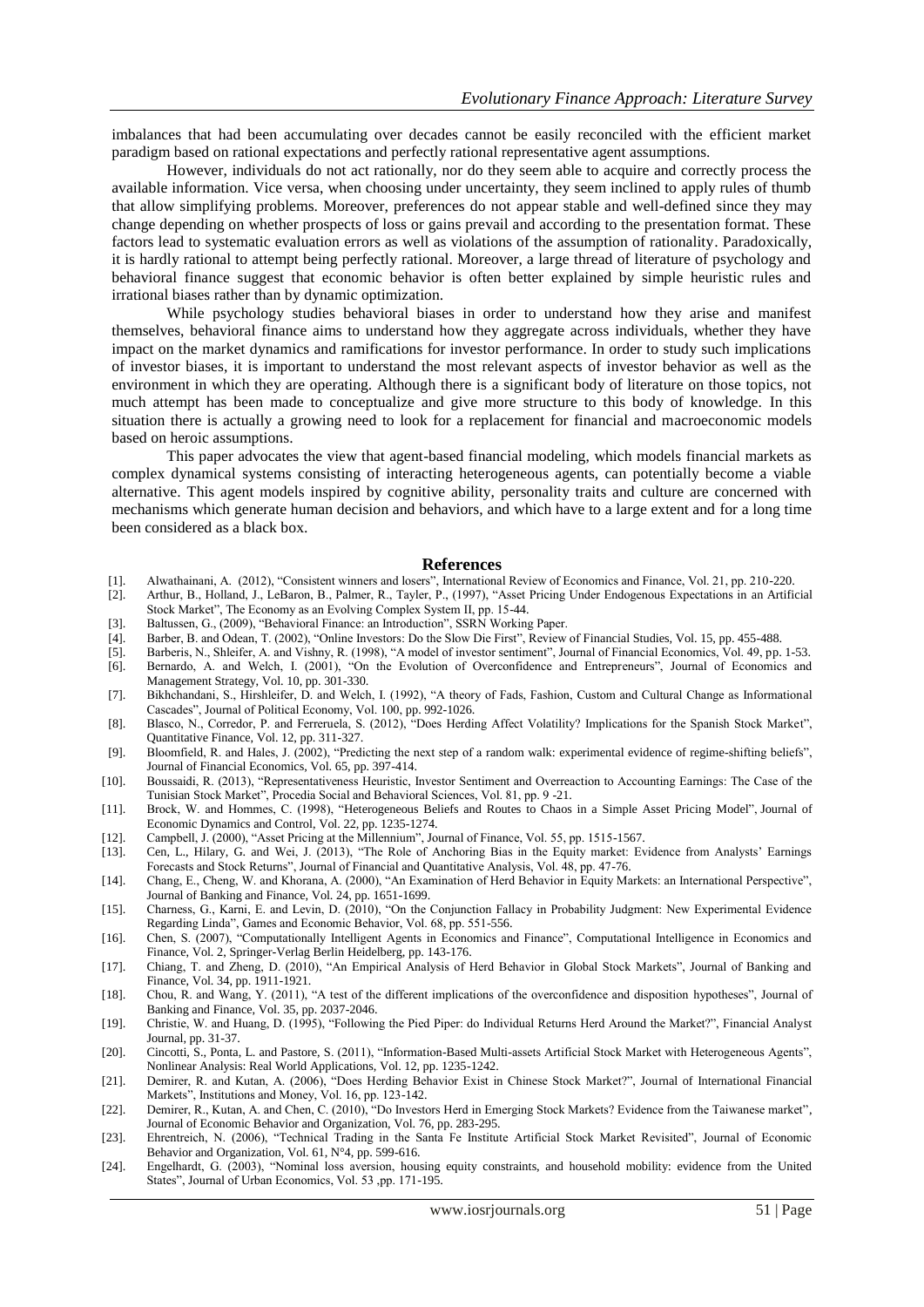- [25]. Fama, E. (1965), "The Behavior of Stock Market Prices", Journal of Business, Vol. 38, N°1, pp. 34-105.
- [26]. Ferreira, F., Gyourko, J. and Tracy, J. (2008), "Housing busts and household mobility", NBER<br>[27]. Fischer, P. and Verrecchia, R. (1999), "Public Information and Heuristic Trade", Journal of A
- Fischer, P. and Verrecchia, R. (1999), "Public Information and Heuristic Trade", Journal of Accounting and Economics, Vol. 27, pp. 89-124.
- [28]. Frieder, L. (2004), "Evidence on Behavioral Biases in Trading Activity". Working paper, University of California, Los Angeles.
- [29]. Frieder, L. (2008), "Investor and price response to patterns in earnings surprises", Journal of Financial Markets, Vol. 11, pp. 259-283.<br>[30]. Gleason, K., Lee, C. and Mathur, I. (2003), "Herding Behavior in European
- [30]. Gleason, K., Lee, C. and Mathur, I. (2003), "Herding Behavior in European Futures Markets", Finance Letters, Vol. 1, pp. 5-8.
- [31]. Gleason, K., Mathur, I. and Peterson, M. (2004), "Analysis of Intraday Herding Behavior among the Sector ETFs", Journal of Empirical Finance, Vol. 11, pp. 681-694.
- [32]. Goetzmann, W. and Kumar, K. (2008), "Equity Portfolio Diversification", Review of Finance, Vol. 12, pp. 433-463.<br>[33]. Grinblatt, M. and Han, B. (2005), "Prospect theory, mental accounting, and momentum", Journal of
- [33]. Grinblatt, M. and Han, B. (2005), "Prospect theory, mental accounting, and momentum", Journal of Financial Economics, Vol. 78, pp. 311-339.
- [34]. Guo, L. (2013), "Can representativeness heuristic traders survive in a competitive securities market?", Journal of Financial Markets, Vol. 16, pp. 152-164.
- [35]. [Hachicha,](http://www.sciencedirect.com/science/article/pii/S002002551000438X) N., [Jarbouib,](http://www.sciencedirect.com/science/article/pii/S002002551000438X) B. an[dSiarryc,](http://www.sciencedirect.com/science/article/pii/S002002551000438X) P. (2011), "A fuzzy Logic Control Using a Differential Evolution Algorithm Aimed at Modeling the Financial Market Dynamics"[, Information Sciences,](http://www.sciencedirect.com/science/journal/00200255) Vol. [181, N°1,](http://www.sciencedirect.com/science/journal/00200255/181/1) pp. 79–91.
- [36]. Hirshleifer, D., Lim, S. and Teoh, H. (2002), "Limited Investor Attention and Stock Market Misreactions to Accounting Information"[, Oxford JournalsEconomics](http://services.oxfordjournals.org/cgi/tslogin?url=http%3A%2F%2Fwww.oxfordjournals.org) and [Social SciencesReview of Asset Pricing Studies,](http://www.oxfordjournals.org/subject/social_sciences/) [Vol. 1,](http://raps.oxfordjournals.org/content/1/1.toc) N°1, pp. 35-73.
- [37]. Hoffmann, W. and Eije, E. (2007), "Social Simulation of Stock Markets: Taking it to the Next Level", Journal of Artificial Societies and Social Simulation, Vol. 10, N°2.
- [38]. Hommes, C. (2006), "Heterogeneous Agent Models in Economics and Finance", Handbook of Computational Economics, Vol. 2, pp. 1110-1186.
- [39]. Jureviciene, D. Kristina, J. (2012), "The Impact of Individuals' Financial Behaviour on Investment Decisions", Electronic International Interdisciplinary Conferenc, pp. 3-7.
- [40]. Kaestner, M. (2006), "Anomalous Price Behaviour Following Earnings Surprises: Does Representativeness cause Overreaction?", Revue de l'AssociationFrancaise de Finance, 27, 5-31
- [41]. Kahneman, D. and Tversky, A. (1973), "Availability: A Heuristics for Judging Frequency and Probability", Cognitive Psychology, Vol. 5, pp. 207-232.
- [42]. Kahneman, D. Tversky, A. (1979), "Prospect Theory: An Analysis of Decision Under-Risk", Econometrica, Vol. 47, pp. 263-291.
- Kaustia, M., Alho, E. and Puttonen, V. (2008), "How much does expertise reduce behavioral biases? The case of anchoring effects in stock return estimates", Financial Management, Vol. 37, pp. 391-412.
- [44]. LeBaron, B. (2006), "Agent-Based Computational Finance", Handbook of Computational Economics, Vol. 2, pp. 882-892.
- [45]. LeBaron, B., Arthur, B. and Palmer, R. (1999), "Time Series Properties of an Artificial Stock Market", Journal of Economic Dynamics and Control, 23:1487-1516.
- [46]. Llacay, B. and Peffer, G. (2010), "Realistic Agent-Based Simulation of Financial Crises: the 1998 Turmoil", In Computational Intelligence in Business and Economics, Vol. 3, pp. 189-197.
- [47]. Lucas, R. (1978), "Asset Prices in an Exchange Economy", Econometrica, Vol. 46, pp. 1429-1445.
- [48]. Lux, T. and Marchesi, M. (2000), "Volatility Clustering in Financial Markets: A Micro-simulation of Financial Agents", International journal of theoretical and applied finance, Vol. 3, pp. 675-702.
- [49]. [Manahov, V. and Robert, H. \(2013\), "Herd Behavior Experimental Testing in Laboratory Artificial Stock Market Settings:](http://www.sciencedirect.com/science/article/pii/S0378437113004524)  [Behavioral Foundations of Stylised Facts of Financial Returns"](http://www.sciencedirect.com/science/article/pii/S0378437113004524), Physica A: Statistical Mechanics and its Applications, Vol. 392, N°19, pp. 4351-4372.
- [50]. Newton, J., Marco, G., Cesar, C., Jurandir, M. and Sergio, S. (2013), "The Disposition Effect and Investor Experience", Journal of Banking and Finance, Vol. 37, pp. 1669-1675.
- [51]. Nik, M. and Maheran, N. (2009), "Behavioral Finance vs Traditional Finance", Advance Management Journal, Vol. 2, pp.1-10. [52]. Nofsinger, J. and Sias, R. (1999), "Herding and Feedback Trading by Institutional and Individual Investors", Journal of Finance, Vol.
- 54, pp. 2263-2295.
- [53]. Odean, T. (1998), "Are Investors Reluctant to Realize Their Losses?", Journal of Finance, Vol. 53, pp. 1775-1798.
- [54]. Odean, T. (1999), "Do Investors Trade Too Much?", American Economic Review, Vol. 89, pp. 1279-1298.
- [55]. Paolo, P. (2014), "Prospect Theory and market quality", Journal of Economic Theory, Vol. 149, pp. 276-310.
- [56]. Pompian, M. (2006), "Behavioral Finance and Wealth Management: Building Optimal Portfolios that Account for Investor Biases". John Wiley and Sons.
- [57]. Raberto, M. Cincotti, S., Focardi, SM. and Marchesi, M. (2001), "Agent-Based Simulation of a Financial Market", Physica A, Vol. 299, pp. 319-327.
- [58]. Rekik, Y. and Boujelbene, Y. (2013), "Determinants of Individual Investors' Behaviors: Evidence from Tunisian Stock Market", IOSR Journal of Business and Management, 109-119.
- [59]. Sadi, R., Ghalibaf, H., Rostami, M., Gholipour, A. and Gholipour, F. (2011), "Behavioral Finance: The Explanation of Investor's Personality and Perceptual Biases Effects on Financial Decisions", International Journal of Economics and Finance.
- [60]. Schlarbaum, G., Lewellen, W. and Lease, R. (1978), "Realized Returns on Common Stocks Investments: The Experience of Individual Investor", Journal of Business, Vol. 51, pp. 299-325.
- [61]. Shefrin, H. (2000), "Beyond Greed and Fear Understanding Behavioral Finance and the Psychology of Investing", Harvard Business School Press.
- [62]. Shefrin, H. and Statman, M. (1985), "The Disposition to Sell Winners too Early and to Ride Losers too Long: Theory and Evidence", Journal of Finance, Vol. 40, pp. 777-790.
- [63]. Simon, A. (1991), "Bounded Rationality and Organizational Learning", Organization Science, Vol. 2, pp. 125-34.
- [64]. Strahilevitz, M., Barber, B. and Odean, T. (2011), "Once Burned, Twice Shy: How Naïve Learning, Counterfactuals, and Regret Affect the Repurchase of Stocks Previously Sold", Journal of Marketing Research, Vol. 48, pp. 102-120.
- [65]. Tan, L., Chiang, C., Mason, J. and Nelling, E. (2008), "Herding Behavior in Chinese Stock Markets: An Examination of A and B shares. Pacific-Basin Finance Journal, Vol. 16, pp. 61-77.
- [66]. Thaler, R. (1985), "Mental Accounting and Consumer Choice", Marketing Science, Vol. 4, N°3, pp. 199-214.
- [67]. Törngren, G. and Montgomery, H. (2004), "Worse than Chance? Performance and Confidence Among Professionals and Laypeople in the Stock Market", Journal of Behavioral Finance, Vol. 5, pp. 148-153.
- [68]. [Tversky, A. and Kahneman, D. \(1974\), "](http://www.sciencedirect.com.gate3.inist.fr/science?_ob=ArticleURL&_udi=B6V8F-45F900X-8&_user=4046427&_coverDate=10%2F31%2F2002&_fmt=full&_orig=search&_cdi=5869&view=c&_acct=C000061186&_version=1&_urlVersion=0&_userid=4046427&md5=3a6d764484f211e4a9030c769c37c0ed&ref=full#bbib30)Judgment Under-Uncertainty: Heuristics and Biases", Science, pp. 1124-1131.